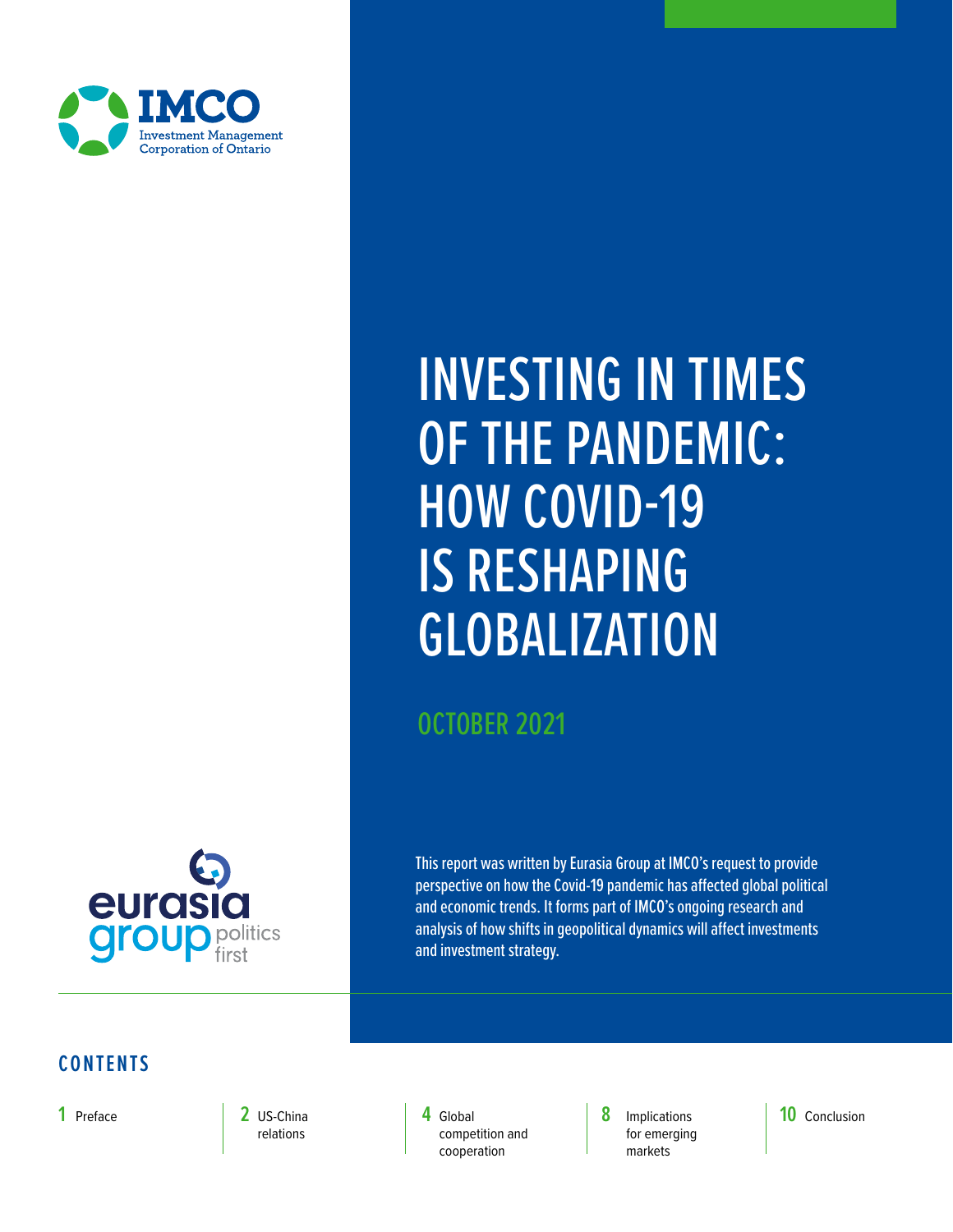

## <span id="page-1-0"></span>**PREFACE**

The coronavirus pandemic has [claimed](https://coronavirus.jhu.edu/map.html) over 4.7 million lives and infected over 230 million people as of this report's writing. Lockdowns and border closures have slowed—and in some cases stopped—the movement of goods and people as countries attempt to contain the pandemic. The International Monetary Fund (IMF) memorably [warned](https://blogs.imf.org/2020/04/14/the-great-lockdown-worst-economic-downturn-since-the-great-depression/) of a "Great Lockdown" last April, and Boeing [estimated](https://www.bbc.com/news/business-58560821) last month that international air travel may not return to its pre-pandemic levels until late 2023 or early 2024.

It would be premature to pen an obituary for globalization. While global economic output plunged by 3.2% last year, it is [forecast](https://www.imf.org/en/Publications/WEO/Issues/2021/07/27/world-economic-outlook-update-july-2021) to increase by 6% this year and by 4.9% in 2022. The latest update from the UN in May [reported](https://unctad.org/system/files/official-document/ditcinf2021d2_en.pdf) that global trade in the first quarter of this year was roughly 3% higher than it was in the first quarter of 2019. And digital connectivity has rapidly expanded as individuals have gotten used to attending school online and working remotely.

Still, after successive waves of infection and nearly two years of living with the virus, the world is even more riven by competition and fragmentation. The world's most important bilateral relationship is deteriorating, even though US President Joe Biden [stressed](https://www.whitehouse.gov/briefing-room/speeches-remarks/2021/09/21/remarks-by-president-biden-before-the-76th-session-of-the-united-nations-general-assembly/) at the UN General Assembly meeting last month that the US and China must cooperate: "[W]e'll all suffer the consequences of our failure," he warned, "if we do not come together to address the urgent threats like Covid-19 and climate change or enduring threats like nuclear proliferation." As countries across the world increasingly seek to mitigate economic risks related to globalization, trade flows and supply chains are being disrupted. And the rise of nationalism and the intensification of great-power frictions make it increasingly difficult to marshal collective action on the most systemic challenge facing our world—climate change. Meanwhile, disparities in economic recoveries and vaccine access are exacerbating inequality among and within countries, further complicating efforts to nurture global cooperation.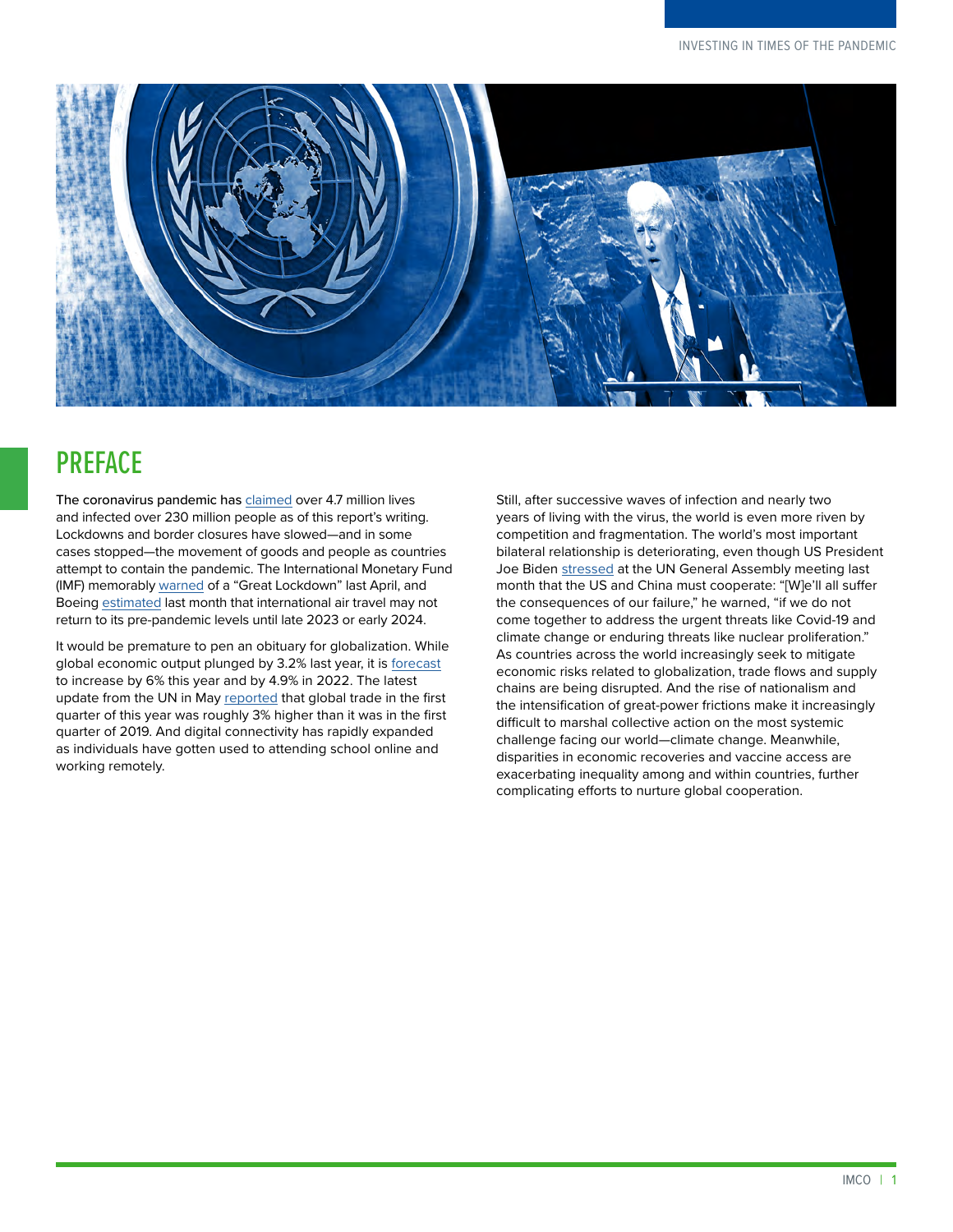<span id="page-2-0"></span>

## <span id="page-2-1"></span>US-CHINA RELATIONS

Most analyses of global trends either begin with or soon arrive at the relationship between the world's two most powerful countries. The pandemic has exacerbated strategic competition between the US and China, with most observers arguing that the bilateral relationship is at its lowest point since the normalization of ties between the two in 1979.

Former president Donald Trump's administration fundamentally reset US policy toward China, arguing that engagement had failed, that Washington needed to act more aggressively to protect itself from economic espionage, and that the US needed to prioritize the development of emerging technologies to prevent China from overtaking it as the world's preeminent power. Accordingly, the Trump administration imposed tariffs on Chinese exports and undertook a pressure campaign to curb the expansion of Chinese technology companies such as Huawei, the world's leading provider of 5G mobile technology. In response, China moved to find alternative export markets and accelerate innovation.

The pandemic only heightened the conviction in Washington and Beijing that interdependence was more of a liability than an asset. The US was [alarmed](https://www.nytimes.com/2020/03/11/business/economy/coronavirus-china-trump-drugs.html) to discover how much it relied on China for essential pharmaceuticals—and how dominant a position China had in global supply chains more generally.

Full decoupling is not feasible, but selective disengagement will continue. Pursuant to Executive Order 14017, the White House published a detailed [report](https://www.whitehouse.gov/wp-content/uploads/2021/06/100-day-supply-chain-review-report.pdf) on the US's supply chain vulnerabilities in June. It features reviews by the Department of Commerce of semiconductor manufacturing and advanced packaging; by the Department of Energy of large capacity batteries; by the Department of Defense of critical minerals and materials; and by the Department of Health and Human Services of pharmaceuticals and active pharmaceutical ingredients.

Also in June, National Economic Council Director Brian Deese [announced](https://www.atlanticcouncil.org/commentary/transcript/the-biden-white-house-plan-for-a-new-us-industrial-policy/) the Biden administration's plan for "a twenty-first century American industrial strategy," arguing that "the idea of an open, free-market global economy ignores the reality that China and other countries are playing by a different set of rules." The Senate and the House are in negotiations over the Innovation and Competition Act, a piece of legislation aimed at boosting US scientific and technological competitiveness referred to in the [media](https://www.nytimes.com/2021/06/08/us/politics/china-bill-passes.html) as "the most significant government intervention in industrial policy in decades."

China, meanwhile, is pursuing its "dual circulation" strategy which stresses the importance of domestic consumption and innovation—and is moving to reduce the reliance of its supply chains on US inputs. It is [set](https://asia.nikkei.com/Business/China-tech/China-to-pump-1.6tn-into-tech-infrastructure-through-2025) to spend 10.6 trillion renminbi (\$1.6 trillion) through 2025 on next-generation technology infrastructure. While advanced industrial democracies will not march in lockstep against China, Beijing fears that they will increasingly coordinate to stymie its technological progress.

While observers debate whether the US and China have entered into "a new Cold War," their relationship is increasingly, if not irreversibly, adversarial. The Biden administration's [interim](https://www.whitehouse.gov/wp-content/uploads/2021/03/NSC-1v2.pdf)  [national security strategic guidance](https://www.whitehouse.gov/wp-content/uploads/2021/03/NSC-1v2.pdf), issued in March, calls China "the only competitor potentially capable of combining its economic, diplomatic, military, and technological power to mount a sustained challenge to a stable and open international system."

The administration justified its decision to end the US's nearly 20-year intervention in Afghanistan in part by arguing that Beijing would like to see Washington indefinitely bogged down in "endless wars," and it says that the US's ability to recover steadily from the pandemic and make long-term investments in domestic infrastructure will be key litmus tests of the country's governance. The administration sees US-China competition as embodying a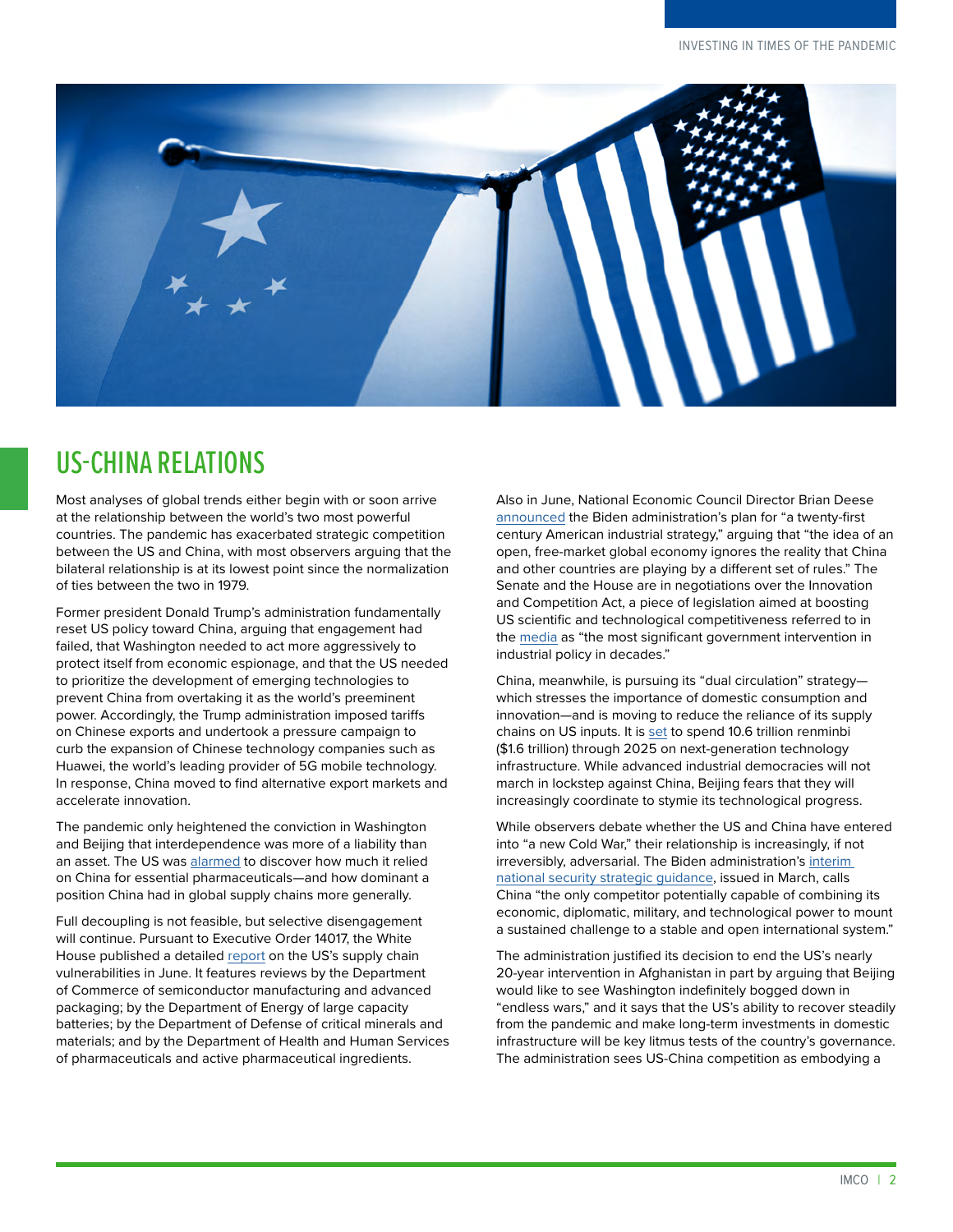<span id="page-3-0"></span>larger, systemic struggle between democracies and autocracies. As it works to "build back better" at home, it is also looking to restore longstanding US alliances and partnerships. Perhaps the most important component of the Biden administration's envisioned coalition against China is the Quadrilateral Security Dialogue (the Quad), a grouping of the US, Australia, India, and Japan. The leaders of the four countries met in Washington on 24 September for the first-ever Quad Leaders' Summit, with China looming large in their discussions. Just a little over a week before, Washington, London, and Canberra announced the creation of AUKUS, a trilateral security partnership whereby the US and the UK will help Australia build at least eight nuclearpowered submarines over the coming decades.

China believes that the US is embarking on a new containment campaign and is therefore girding itself for protracted struggle with the world's lone superpower. But Chinese leaders believe they are in a stronger position than their adversary. China has recovered quickly from the pandemic; the country's GDP is on course to overtake that of the US within the next decade;

and Beijing is joining major trade agreements such as the Regional Comprehensive Economic Partnership at a time when Washington is wary of doing so.

The good news is that the probability of an armed confrontation between the two powers, while increasing, remains low. The most concerning scenario involves Taiwan, which China considers sovereign territory. Beijing has increased its pressure on Taipei and repeatedly avowed that its "national rejuvenation" requires the island's reunification with the mainland. But China has not shown any urgency to undertake that task, and it understands that the potential consequences of attempting an incursion would be devastating. These could include military retaliation by the US; massive economic sanctions; and interruptions to the operations of Taiwan Semiconductor Manufacturing Company (TSMC), the world's most important semiconductor company, whose chips are indispensable for China's technological progress. Still, with frictions rising in the Asia-Pacific, it is concerning that high-level military communication between the US and China remains strained and sporadic.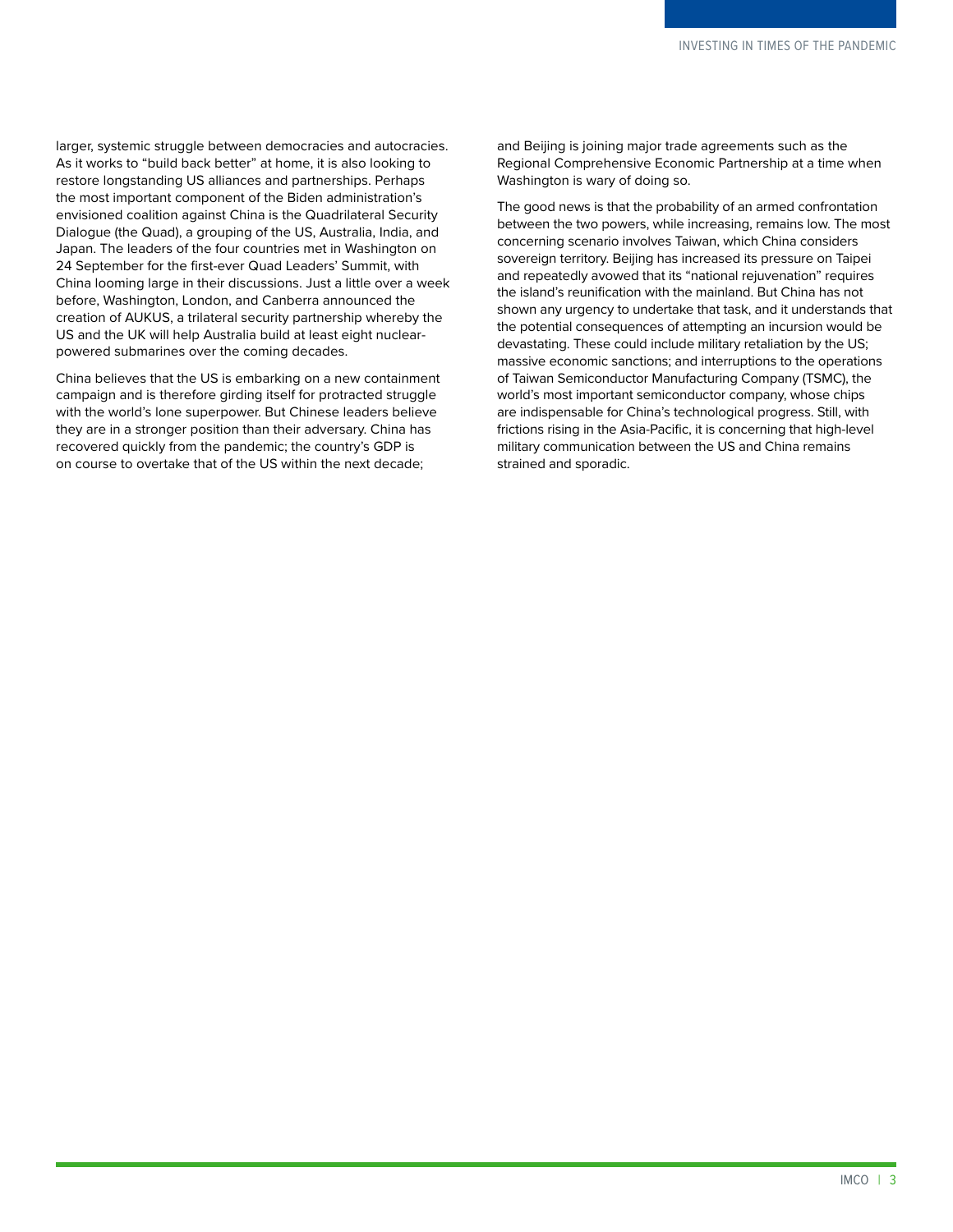

# <span id="page-4-0"></span>GLOBAL COMPETITION AND **COOPERATION**

#### **TRADE AND RESOURCES ARE GROWING AREAS OF COMPETITION**

Though Washington and Beijing now take a much dimmer view of trading with each other, they previously regarded these exchanges as a stabilizing force in their relationship. Trade, more generally, was a core driver of globalization for the better part of a half-century, as countries lowered barriers to commerce to promote value-added growth and more efficient supply chains. That movement culminated with the 1995 founding of the World Trade Organization as the arbiter of international trade disputes.

While the US's outlook on trade had already begun to change under the Trump administration, the pandemic strengthened the shift toward a more protectionist approach to trade policy—not only in the US, but in countries around the world.

As this shift continues, countries are also using trade policy more openly as a tool of diplomacy, rather than simply as a means of deepening bilateral and multilateral economic ties. China has been an early adopter of this approach, especially as it has pursued an increasingly assertive foreign policy. Beijing's manufacturing heft has given it a dominant position in global trade, even as the pandemic has compelled countries around the world to consider how they might reduce their reliance on its exports. While there has been a notable slowdown of US-driven trade deals, China has sought to act as a champion of free, multilateral trade to distinguish itself from the US and deepen the dependence of other countries on its market. That China formally submitted its application for membership in the Comprehensive and Progressive Agreement for Trans-Pacific Partnership the day after AUKUS was announced testifies to the premium it places on strengthening its trading position.

China will continue to wield access to its nearly 1.4 billion consumers as leverage to extract concessions from companies and countries alike. After Australia called for an independent inquiry into the origins of the coronavirus, for example, Beijing pushed back forcefully, imposing tariffs on and limiting imports of a range of Australian goods. China also uses the "gravitational pull" of its economy to secure more favorable terms on raw material supplies, not only through increased economic ties with key providers of those goods, but also through investments associated with its principal geoeconomic program: [the Belt and](https://www.cfr.org/backgrounder/chinas-massive-belt-and-road-initiative)  [Road Initiative](https://www.cfr.org/backgrounder/chinas-massive-belt-and-road-initiative).

China's increasing use of economic initiatives as instruments of its foreign policy has provoked a sharpening reaction from strategic competitors within and well beyond the Asia-Pacific most prominently the US. Beginning in 2018, Washington abandoned its prior emphasis on trade liberalization, one shared by administrations of both parties, and embarked on a new course of penalizing Beijing for a range of transgressions that included forced technology transfer, intellectual policy theft, commodity dumping, and industrial subsidies. Trump administration officials cited those issues as the primary causes of the decline of America's working class, and they imposed a broad range of retaliatory Section 301 tariffs on more than \$380 billion in Chinese products. A phase one agreement between Washington and Beijing temporarily stopped further escalation of the trade war—the administration agreed not to apply additional 301 tariffs in exchange for Chinese commitments to purchase agricultural products, manufactured goods, and energy from the US—but it is set to expire at the end of 2021. The US also renegotiated the North American Free Trade Agreement to form the United States-Mexico-Canada Agreement, which includes greater protections for US labor and industry.

The tariffs imposed by the Trump administration did little to undercut China's dominance of global goods trade. Indeed, even as systemic bilateral competition between Washington and Beijing continues to generate trade uncertainties, the latter is in a much better position to take advantage of them—even in the Asia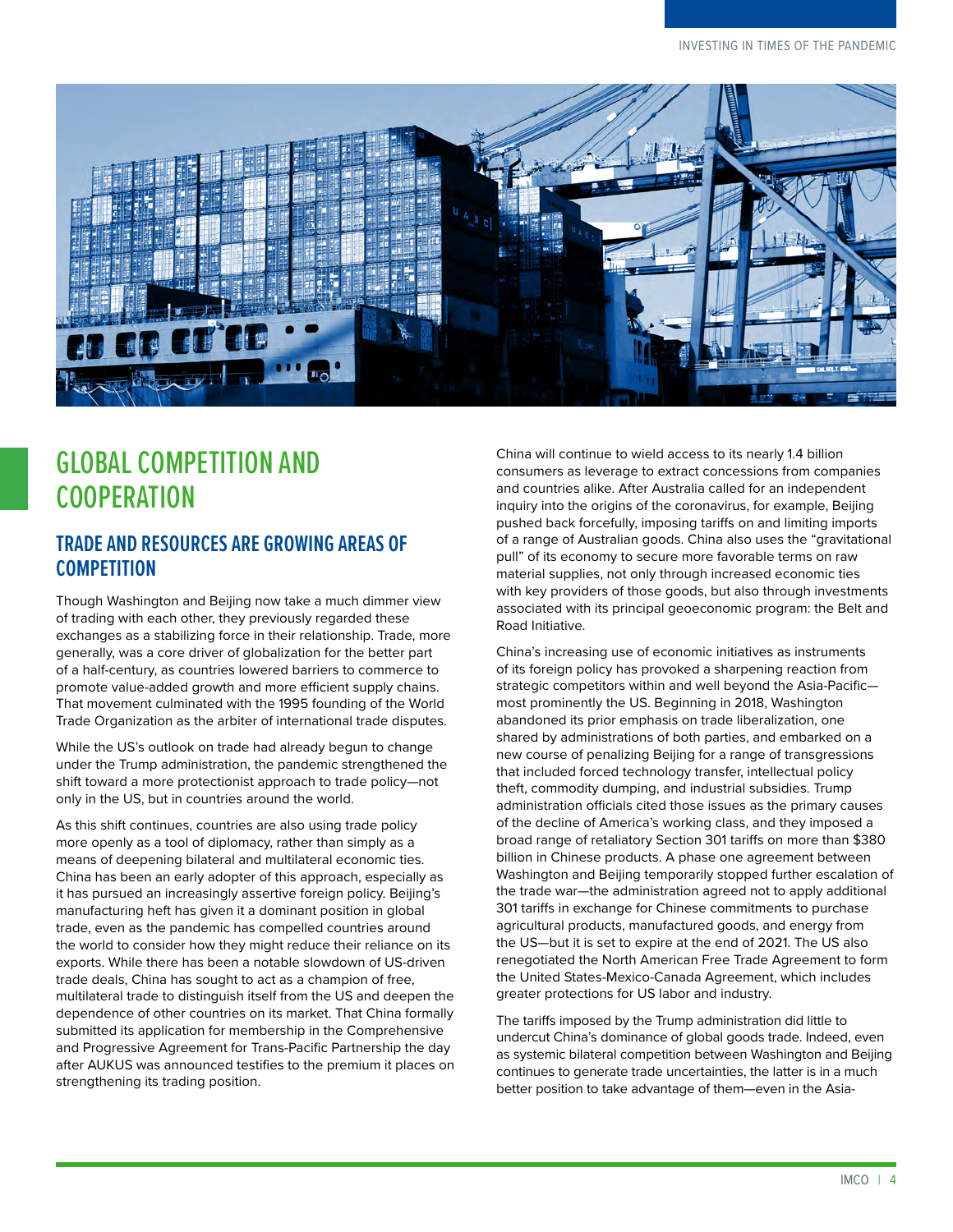Pacific, where many of its neighbors are increasingly apprehensive of Chinese military modernization and strategic ambitions.

The Biden administration has been cautious about pursuing new trade deals during its first nine months in office, owing to its prioritization of other policy areas, particularly domestic spending programs; an aversion of Biden's core political constituencies to trade liberalization; and a strategic pause, as the administration completes a comprehensive review of foreign policy, especially that related to China. Still, one area of potential progress is on digital trade. Kurt Campbell, the Indo-Pacific Coordinator on the National Security Council, has championed the concept of a digital trade deal for the region, and many countries there, including Australia and New Zealand, have already requested formal engagement on the topic.

Where the Biden administration and like-minded international partners have been more active is in the areas of supply chain analysis and policy development to drive diversification away from China. The administration's aforementioned report on supply chain vulnerabilities focused heavily on domestic investment opportunities to reshore significant parts of the supply chains for semiconductor manufacturing and advanced packaging, large capacity batteries, critical minerals and materials, and pharmaceuticals and active pharmaceutical ingredients. Metrics used to gauge industry vulnerabilities included single-source dependence, the possibility of dual-use applications, and the potential for supply chain disruptions to have an outsized impact on US domestic manufacturing capacity. The report issued recommendations for attracting supply chains to the US and for fighting back against trade-distorting practices abroad. It also led to the creation of a so-called Trade Strike Force, led by the office of US Trade Representative, to marshal existing trade enforcement tools across the US government.

Like the US, the EU is conducting its own supply chain vulnerabilities review; it published a [report](https://www.europarl.europa.eu/RegData/etudes/STUD/2021/653626/EXPO_STU(2021)653626_EN.pdf) this March that explored how it could promote reshoring in the fields of pharmaceuticals, medical products, semiconductors, and solar energy.

While the US and EU reviews both call for cooperation with like-minded partners to address supply chain security and resilience concerns, with fora such as the US-EU Trade and Technology Council (TTC) and the Quad actively discussing ways of addressing them, there will be areas in which significant onshoring will prove difficult in the near to medium term. Advanced industrial democracies will find it challenging, for example, to reduce their dependence on China's capacity to process and refine critical minerals and rare earth elements. Development of new capacity comes with significant environmental costs, creating policy conflicts for countries seeking to pursue greener growth. Latin American countries such as Chile and Argentina are potential winners from this push given that they have significant critical mineral deposits and have made less ambitious climate pledges; moreover, the Inter-American Development Bank has made investments in new refining capacity a priority.

#### **THE GLOBAL TECHNOLOGY ECOSYSTEM IS FRAGMENTING**

Heightened concern over supply chain vulnerabilities has, unsurprisingly, coincided with growing technological fragmentation. While the pandemic has forced the world to increase its reliance on technology—think of how indispensable platforms such as Zoom, Webex, and Microsoft Teams have become to universities and companies—it has also made apparent to policymakers how much influence they have ceded to major technology companies and, as noted earlier, how vulnerable critical tech supply chains are. National authorities are fighting back, looking to defy a new wave of speculation about the growing irrelevance of the state.

China has been especially vigorous in cracking down on big tech. It once viewed domestic internet giants such as Alibaba in a mostly favorable light, seeing them as proof that China could innovate as capably as the West, if not more. But Chinese tech titans' adoption of aggressive business practices and expansion into several traditional sectors—including media, transportation, tutoring, and financial services—had mixed social implications. Beijing, meanwhile, decided that too many of these services were insufficiently unregulated and that a lack of government supervision could undermine the ruling Chinese Communist Party's (CCP's) hold on power.

In November 2020, the Chinese government stepped in to prevent the planned initial public offering of Ant, an affiliate of Alibaba that ran China's largest digital payment platform and whose online investing, insurance, and consumer lending businesses held assets of almost \$635 billion. Concerned that Ant's shadow lending heightened instability in a Chinese financial system already struggling with excessive debt loads, authorities decided to crack down on the company.

Regulators soon thereafter launched a comprehensive review of the technology sector and took steps that have fundamentally changed the business environment for Chinese platform companies, including revising the country's antitrust regime and data governance framework to target e-commerce sites' anticompetitive behavior, enacting a new law to curb data companies' unfair pricing schemes, and taking minor stakes in platform companies that operate in politically sensitive fields.

The US is also becoming more active on the regulatory front. Biden signed [an executive order](https://www.whitehouse.gov/briefing-room/statements-releases/2021/07/09/fact-sheet-executive-order-on-promoting-competition-in-the-american-economy/) in July giving the Federal Trade Commission the ability to challenge prior "bad mergers" and limiting noncompete agreements. His administration's willingness to act stems from a shift in the broader US political view of powerful technology companies. Those who believe China poses a critical threat to the future of US leadership—particularly in the realm of frontier technology—argue that the government needs to curb these companies' globalist tendencies and transform them into 21st-century national champions (such as Lockheed Martin). Some in Washington contend that the top issue facing the US is not China but entrenched special interests that have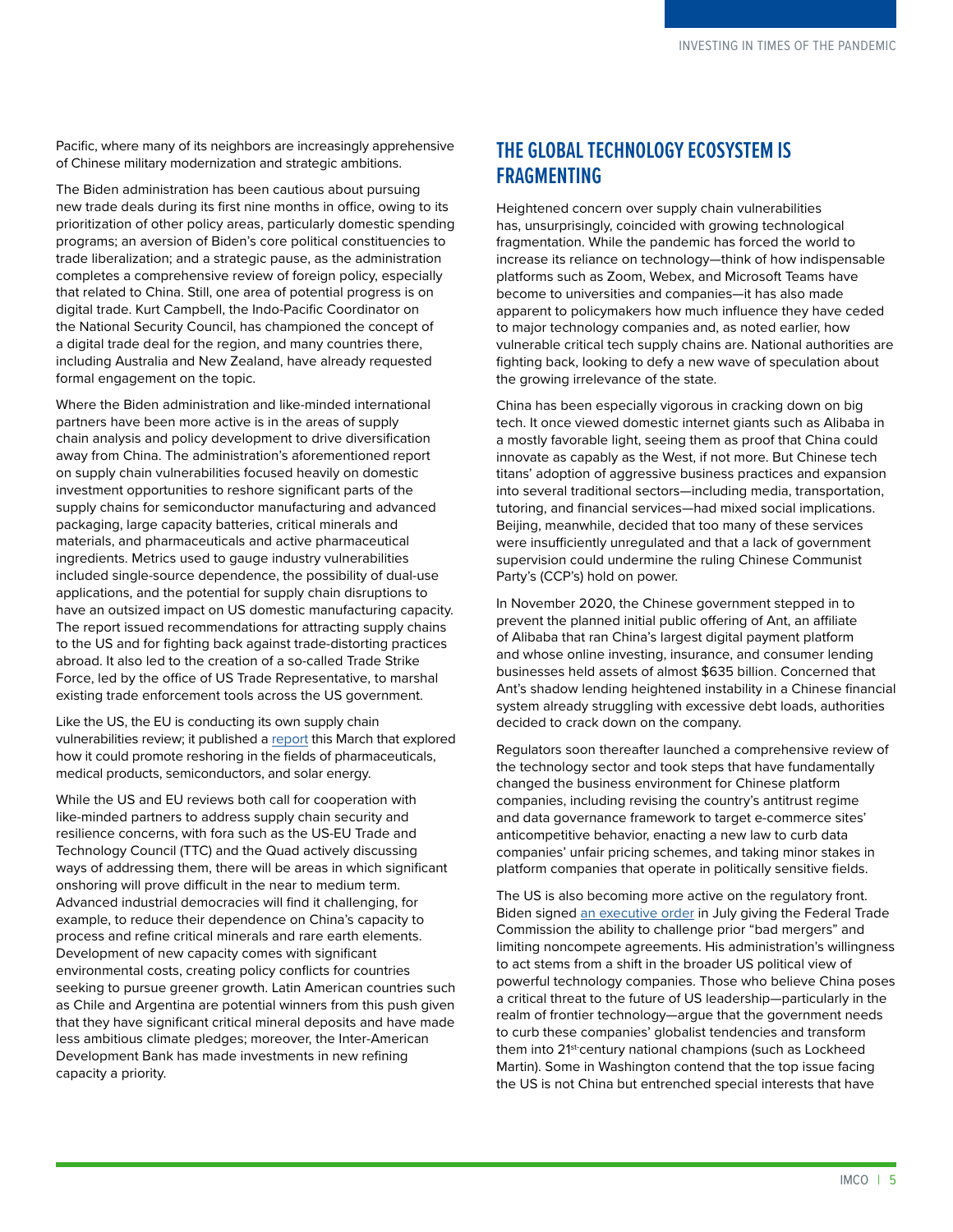gained massive wealth and power within the US while equality of opportunity and civil society have eroded. They want to tax, regulate, and potentially even break up big technology companies. On at least this one issue, then, there is rare bipartisan agreement: The US needs to rein in big tech.

Europe is increasingly on board with this idea as well. The TTC held its inaugural meeting on 29 September; a [joint statement](https://www.whitehouse.gov/briefing-room/statements-releases/2021/09/29/u-s-eu-trade-and-technology-council-inaugural-joint-statement/) published afterward noted that Washington and Brussels have "identified common issues of concern." The statement said these issues included illegal and harmful content and its algorithmic amplification, transparency, access to platforms' data for researchers, and the democratic responsibility of online intermediaries. Even so, the US and the EU are unlikely to achieve regulatory harmony given that some EU officials maintain that Brussels must uphold its "digital sovereignty" and take care not to align too closely with Washington in challenging China's state capitalist model.

The upshot is that the US, the EU, China, and others will increasingly have their own versions of the online experience and diverging approaches to tech regulation, presenting big tech companies with a labyrinth-like global business environment.

Another trend driving fragmentation is the weakening of technological supply chains, which is pushing governments and companies to reevaluate their access to critical technologies. The pandemic disrupted the supply chain for semiconductors, leading to a chip shortage that is affecting car and medical device manufacturers. As a direct consequence of that shortage, TSMC has [announced](https://www.wsj.com/articles/worlds-largest-chip-maker-to-raise-prices-threatening-costlier-electronics-11629978308) that it is raising semiconductor prices by as much as 20%.

Geopolitical pressures are adding to the strain on this supply chain. US actions against Huawei in 2019 and 2020, including delaying or denying export licenses, effectively cut the company off from TSMC's chips, leading it and other major Chinese firms to stockpile chips. Beijing is also massively ramping up its internal development capability to skirt US restrictions, and China could ultimately use the chips it develops as strategic weapons, giving them to friendly countries and denying them to unfriendly ones.

Other countries are also seeking a competitive advantage in this industry. White House officials have hosted meetings over the past several months on the chip shortage and have contacted Taiwanese officials to ensure that US firms' needs for specific semiconductors are being addressed. Industry participants in these meetings, which excluded China-based firms, voiced support for working closely with allies and partners to track shortages, expressing unanimous support for ramping up domestic investment in research and manufacturing capacity. The Innovation and Competition Act, a revised version of which Congress will likely pass before the end of the year, would [allocate](https://www.semiconductors.org/senate-passage-of-usica-marks-major-step-toward-enacting-needed-semiconductor-investments/) \$52 billion to semiconductor research and manufacturing. The EU, for its part, recently confirmed that it will advance a new EU Chips Act, which is intended to shore up the bloc's position in the value chain.

While governments' efforts to develop advanced semiconductor manufacturing in new locations and expand industry capacity may not remedy the current chip shortage, they are another example of growing technological fragmentation. Technology will increasingly comprise multiple systems, not only in terms of regulation, but also in terms of production. Just as the geopolitical order is leaderless and increasingly volatile, so, too, is the technological order.

#### **CLIMATE COOPERATION IS PROVING ELUSIVE**

Perhaps nowhere are the consequences of competition and fragmentation more apparent, and concerning, than in the fight against climate change, arguably the foremost test of the postpandemic order.

The news is not all grim. Indeed, many governments are acting with greater urgency, precisely because the pandemic has placed the current order's inability to address transnational challenges in such sharp relief and made clear that countries cannot wait for or rely on large-scale multilateral action to protect their own vital national interests. The Biden administration has [pledged](https://www.whitehouse.gov/briefing-room/statements-releases/2021/04/22/fact-sheet-president-biden-sets-2030-greenhouse-gas-pollution-reduction-target-aimed-at-creating-good-paying-union-jobs-and-securing-u-s-leadership-on-clean-energy-technologies/) to reduce US greenhouse gas emissions by at least 50% from 2005 levels by 2030, and it would like the US to achieve net-zero emissions by 2050. Biden stated at last month's UN General Assembly meeting that he would seek to double the amount of US aid he had pledged in April to assist developing countries in their efforts against climate change; if he succeeds, Washington would [allocate](https://www.nytimes.com/2021/09/21/climate/climate-biden-un-general-assembly.html) about \$11.4 billion annually by 2024. China has committed to achieving peak emissions before 2030 and aims to achieve net-zero emissions by 2060. It has also pledged to stop building coal-fired power plants abroad. The EU, meanwhile, has [committed](https://ec.europa.eu/clima/policies/eu-climate-action/2030_ctp_en) to reducing the bloc's emissions by at least 55% from 1990 levels by 2030.

Unfortunately, though, growing geopolitical tensions are testing the bounds of international cooperation: Even as the urgency of mitigating climate change and its far-reaching consequences grows more apparent, nationalism is increasingly permeating global dialogues and dampening expectations. As the global fight for competitive advantage through and beyond the energy transition intensifies, conflict is outpacing cooperation, with net-zero aspirations increasingly colliding with the realities of G-Zero (the term [coined](https://foreignpolicy.com/2011/01/07/g-zero/) by Eurasia Group founder Ian Bremmer to describe a situation in which no country or bloc of countries has the political and economic leverage to drive an international agenda). As a result, the push to tackle climate change will be defined by unilateral government actions to make the global economy and global markets greener. Developing countries face a dual challenge in trying to develop and decarbonize at the same time amid all-time low levels of economic and political solidarity.

These tensions will be on full display in the run-up to the November climate change conference known as COP26. The Paris Agreement [reflects](https://unfccc.int/resource/docs/convkp/conveng.pdf) the concept of "common but differentiated responsibilities and respective capabilities," recognizing that while all countries must act on climate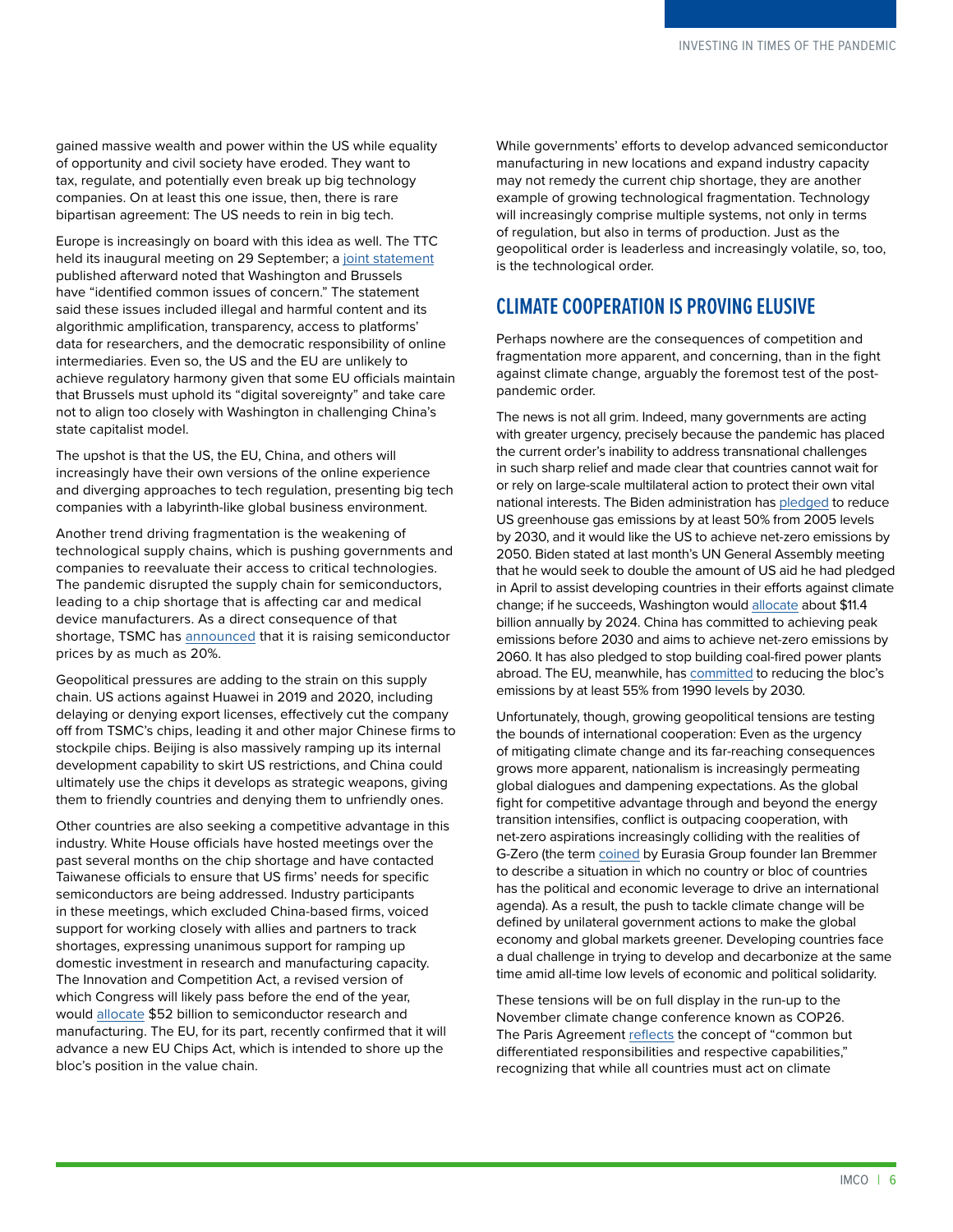concerns, expectations must account for deep differences in levels of economic development. With that recognition came a [commitment](https://unfccc.int/resource/docs/2009/cop15/eng/11a01.pdf) to transfer \$100 billion yearly by 2020 to support the developing world's decarbonization efforts, a target that was missed. Without fundamentally decoupling emissions growth from economic growth in countries such as China and India, the world stands little chance of arriving at a cohesive, globally coordinated approach to addressing climate change. Meanwhile, as they seek to achieve domestic targets and build economic capacity for competitive advantage in an evolving global economy, climate champions such as the US, the EU, and Canada will struggle to mobilize public support fast enough. The energy transition itself, meanwhile, is proving to be deeply disruptive to domestic politics, as fossil fuel industries are increasingly seen to be the home of stranded assets.

Nationalistic sentiment is another impediment to fighting climate change, illustrated perhaps most clearly by the challenge of

carbon leakage. As national governments press ahead with emissions-reducing policies, particularly carbon pricing, they run the risk of losing industrial activity to jurisdictions with more lax emission constraints. EU leaders have proposed to address the problem with a carbon border adjustment mechanism that would impose an import levy on trading partners with lower carbon pricing—a proposal some observers have criticized as a form of trade nationalism.

At the same time, trade represents a pathway to drive global efforts to address climate change. Most recently, the EU has used negotiations with Mercosur—a trade bloc comprising Argentina, Brazil, Paraguay, and Uruguay—to drive behavioral change in the developing world. This strategy has paid some dividends, but intensifying geopolitical frictions will likely prompt climate leaders with market power to rely more on sticks than carrots.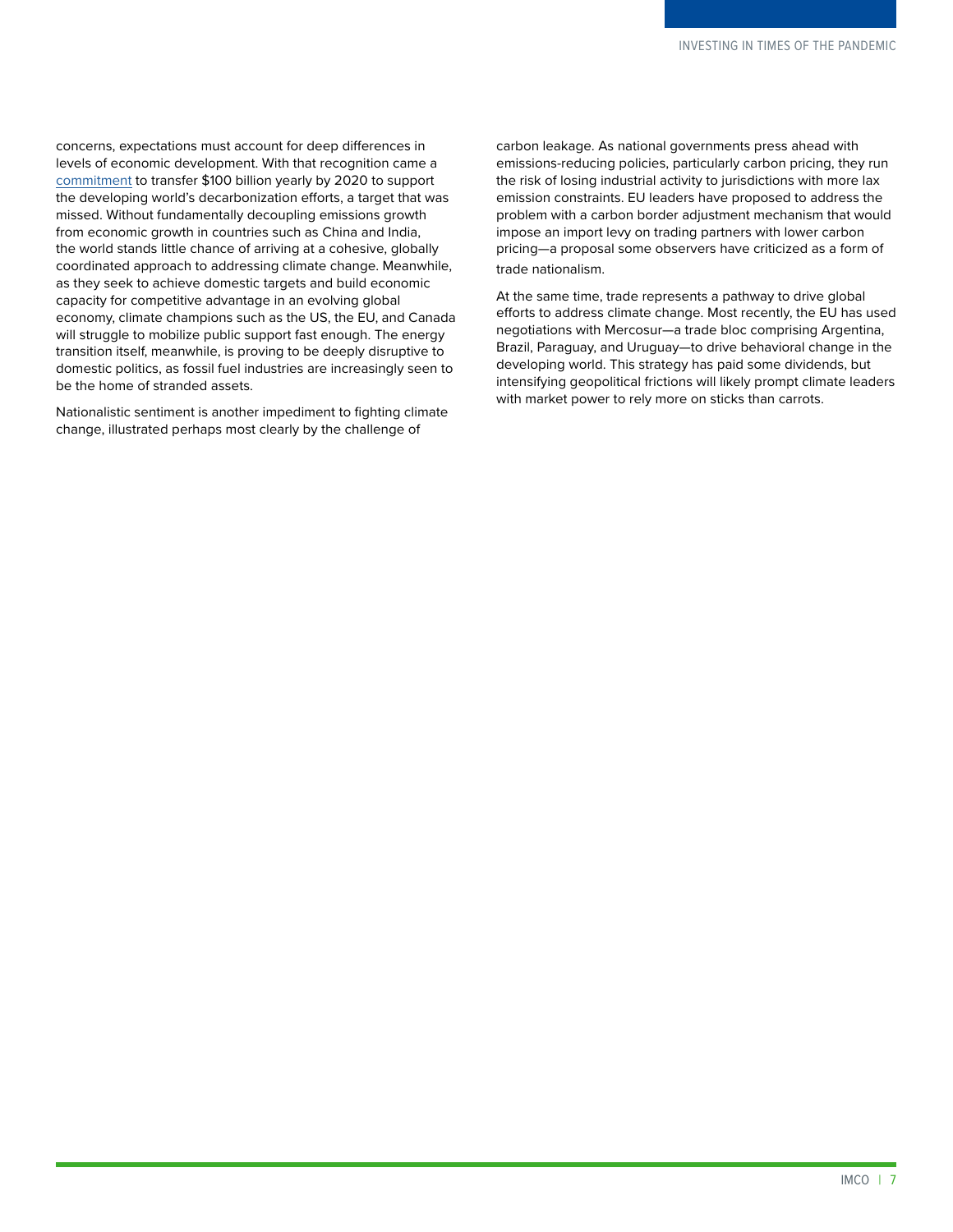<span id="page-8-1"></span>

### <span id="page-8-0"></span>IMPLICATIONS FOR EMERGING MARKETS

#### **THE PANDEMIC HAS INCREASED INEQUALITY AMONG COUNTRIES**

No analysis of the pandemic's consequences, however cursory, would be complete without at least some consideration of the economic damage it has wrought. Thus far, as one would expect, the damage has been distributed unevenly across national economies; similarly, policy responses across countries have varied widely, leading to a K-shaped recovery in which advanced economies progress along the upper prong while many emerging market economies falter along the lower prong.

The unevenness in the recovery has implication for the shape and pace of globalization. Lagging recoveries, challenges in regaining pre-pandemic rates of growth, and heightened vulnerabilities threaten the full participation of emerging markets, which have limited monetary and fiscal space to blunt the pandemic's worst effects. Yet many of them have undertaken more expansive efforts than ever before, often to an extent that markets would have harshly punished in previous times. Emerging market central banks reduced interest rates to historically low levels, and some launched quantitative easing programs, but these efforts have often exacerbated imbalances; government debt in emerging markets is [expected](https://www.imf.org/-/media/Files/Publications/fiscal-monitor/2021/April/English/text.ashx) to surpass 65% of GDP this year, up from less than 55% just before the pandemic. While market interest rates have remained low, emerging market economies will become vulnerable when advanced ones rein in stimulus and move toward tighter monetary policy. They could confront outflows from both debt and equity markets, with countries borrowing in foreign currencies facing particularly acute risks.

In a move away from coordinated global crisis policies, international and multilateral institutions such as the IMF will become less accommodating. Early in the pandemic, global

institutions used their ample lending power to provide assistance to emerging markets, often in the form of light-conditionality rapid financing. More recently, the IMF announced an unprecedented increase in credit lines with a \$650 billion special drawing rights allocation. Going forward, though, lending will have more strings attached, meaning it will be more difficult for countries with debt problems to turn to multilateral authorities for relief.

Differential levels of vaccine access are also driving higher inequality among countries. While over 44% of the world's population [had received](https://ourworldindata.org/covid-vaccinations) at least one dose of a coronavirus vaccine as of the end of September, the figure for residents of low-income countries was just over 2%. If current trends persist, some countries may not receive any doses until 2023. The longer it takes for widespread vaccination to begin, the greater the impact on health and economic well-being, especially among lower earners.

#### **THE PANDEMIC HAS ALSO INCREASED INEQUALITY WITHIN COUNTRIES**

The pandemic's uneven impact on different demographic groups and segments of the labor force has also led to increased inequality within countries, with lockdowns and business closures generally hitting those on the lower end of the income distribution hardest. Low- and middle-wage industries experienced especially severe disruptions. As mobility rates plunged, the blow to the service sector had an outsized impact on women and minority groups, whose employment in many countries tends to be concentrated in services. Women were also disproportionately burdened with childcare responsibilities as schools and daycare facilities shuttered, forcing many to leave the labor force.

Because the pandemic has accelerated technological uptake in many fields, it is likely to lead to more remote work and greater digitalization over time, which are also likely to widen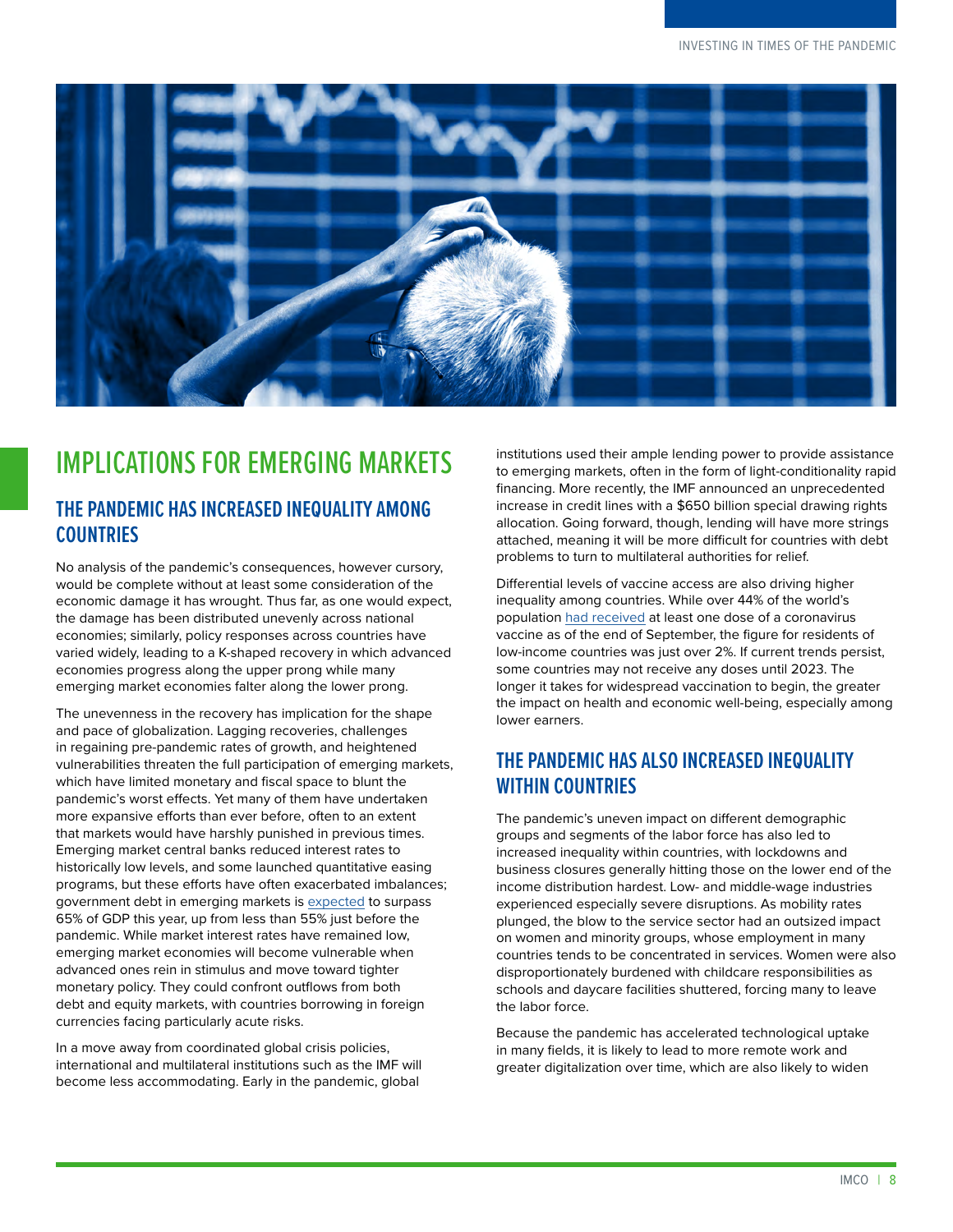inequalities within societies. Certain sectors can adjust to remote work relatively easily, but other professions are ill-suited to this change; some may even become obsolete. These realities risk "hollowing out the middle" of the labor force, with dislocated middle-skilled workers forced to compete for low-paying, lowskilled work, while jobs requiring higher skills are increasingly performed remotely.

In the early months of 2020, several countries—led by the US and members of the EU—passed record spending programs, eviction moratoriums, and other forms of support. Accompanied by large-scale monetary easing, these extraordinary measures have softened the blow of unemployment for many households. But once the measures run out, many citizens will be worse off, especially in emerging markets, where the space for fiscal stimulus is limited and most policy responses were one-offs.

While most analysis of inequality tends to focus on income, the pandemic is also likely to increase wealth inequality. In developed countries, particularly the US, ultra-accommodative monetary policy has accompanied loose fiscal policy, cushioning the impact of the pandemic on credit and employment while fueling rapid growth in equity markets. These wealth effects have disproportionately benefited rich households, which hold more of their wealth in financial assets.

Rising income and wealth inequality have fueled existing political frictions, especially in emerging markets. The frustration of those who lost their livelihoods during the pandemic will test social stability and could lead to unrest. The pandemic will almost certainly affect voting behavior as well, potentially boosting support for populist leaders. While Black Lives Matter protests and the Capitol riot in the US demonstrate that large-scale protests can occur in wealthy and developing countries alike, destabilizing political events such as coups and terrorist attacks are more likely to take place in the latter. In middle- to high-income countries, the consequences of rising inequality are likely to be stronger populist or anti-government sentiment or other changes in voting behavior, such as widespread abstention or support for protest parties.

#### **IMPLICATIONS FOR CANADIAN INSTITUTIONAL INVESTORS**

As the pandemic continues to shape globalization, what are the main implications for long-term Canadian institutional investors? First, they should assess global trends within a G-Zero context, in which global leaders will struggle to galvanize collective action, whether it be to solidify climate commitments, establish cyber rules of the road, or slow the spread of future pandemics.

The fragmentation that arises in a G-Zero world will create winners and losers, both in terms of industries and geographies, producing new opportunities for investment. On balance, the pandemic has also [reduced](https://www.eurasiagroup.net/files/upload/International-System-Covid-19-Bipolarity-Aspenia.pdf) the tail risk of conflict by undermining all military powers' confidence in victory. On the other hand, the pandemic's effect on inequality may increase the allure of populism in some states, leading to dysfunction and erratic policymaking. In the long run, sustained populist sentiment might also raise the risk of miscalculation, potentially increasing the risk of conflict once again.

Second, Canadian investors should examine their portfolios through the lens of US-China strategic competition. Structural factors and hardening attitudes in each country will perpetuate the intense rivalry, leading to more decoupling in the technology sector; selective market access for Western capital in China; and potential benefits for third countries in regions where Washington and Beijing are vying for competitive advantage. Canadian investors should understand that China considers Canada to be a proxy for the US, and it may accordingly take aim at Canadian interests to undermine those of the US. Long-term investors are less prominent targets than Canadian goods exports or iconic brands, but they could become vulnerable if US-China relations continue deteriorating.

Canadian investors also need to reflect on the troubled state of Sino-Canadian relations, despite Canada's release of Meng Wanzhou and China's release of Michael Kovrig, a former diplomat and a senior advisor to the International Crisis Group, and Michael Spavor, an entrepreneur who worked to develop international business and cultural ties with North Korea. These considerations imply a series of Canada-specific political risks, distinct from US-China tensions; Canadian firms should not count on US support in the event of Chinese retaliation against them.

A final implication for Canadian institutional investors is that state interventions in markets are likely to increase in frequency and scope. The pandemic has convinced many policymakers that maintaining access to sufficient supplies of essential goods such as medical equipment and vaccine doses—is imperative to national security. The weaponization of trade has further contributed to the revival of state involvement in the economy; consequently, investors should expect greater forays into industrial policy and other forms of intervention, even in countries with generally pro-market policies.

But more government intervention need not be a net negative. Identifying the industries and firms that stand to receive the greatest degree of state support could allow Canadian institutional investors to readjust their portfolios and improve their returns. Discerning these new areas of opportunity—and avoiding the many sources of downside risk—will require additional investment in foresight, horizon-scanning capabilities, and careful due diligence.